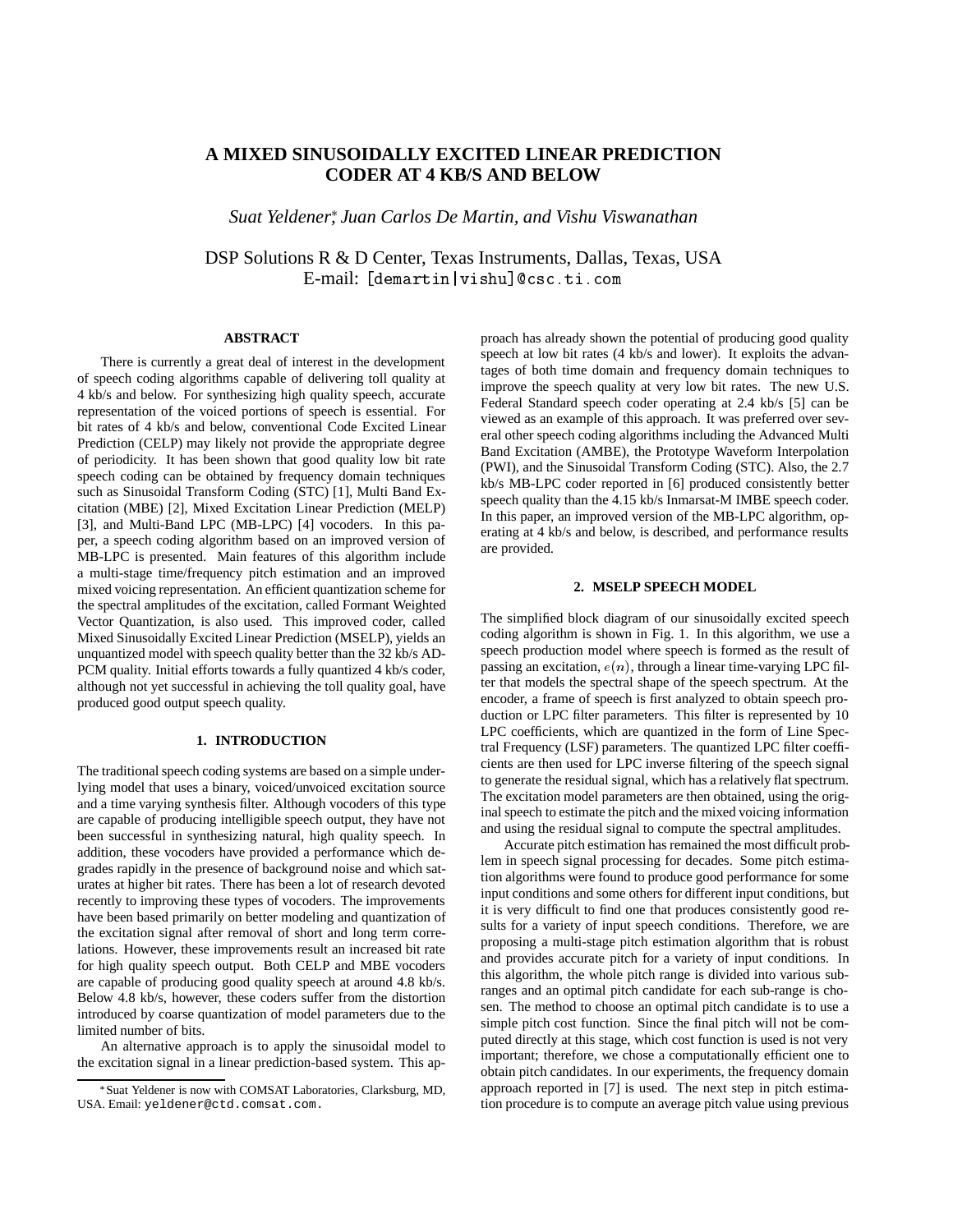

Figure 1: Simplified block diagram of speech coder: (a) encoder; (b) decoder.

pitch periods. The average pitch is used to switch between two pitch estimation algorithms: time and frequency domain analysis by synthesis pitch estimation. The idea here is that, during short pitch periods, there are just a few harmonics and it would be easier to match the time domain waveforms than their spectra; for long pitch periods, it would be the other way around. Therefore, an average pitch period is used to decide which algorithm (time domain or frequency domain) will be used to estimate the final pitch period. The block diagram of the time-domain analysis-by-synthesis pitch estimation algorithm is shown in Fig. 2.



Figure 2: Time domain ABS pitch estimation algorithm

In this algorithm, a peak picking function is applied to obtain the peak spectral magnitudes and then the sine waves corresponding to these peaks are generated and added together to form the reference speech signal. For each fundamental frequency candidate, the speech spectrum is sampled at the harmonic frequencies and the sine waves for each harmonic are generated and added together to form the synthesized speech signal. The two signals are then compared, and the Mean-Squared Error (MSE) is minimized

by choosing the best pitch candidate.

The frequency-domain analysis-by-synthesis pitch estimation algorithm follows a similar approach, but in the frequency domain. The block diagram of the frequency domain ABS pitch estimation algorithm is shown in Fig. 3.



Figure 3: Frequency domain ABS pitch estimation algorithm

A short-time Fourier transform of each speech segment is computed and the resulting spectral magnitudes are kept as reference. For each fundamental frequency candidate, a spectral envelope is computed using the original speech spectrum. This envelope is then used to reconstruct the synthetic spectral magnitudes, which are compared to the reference. In this case, since the low-frequency components are more important than the high-frequency ones, a weighted MSE is computed and then minimized for each candidate to obtain the optimal pitch.

After estimating the pitch, the spectral amplitudes of the residual are then obtained by searching the spectral peaks around each harmonic lobe.

Voicing information is another factor that influences the per-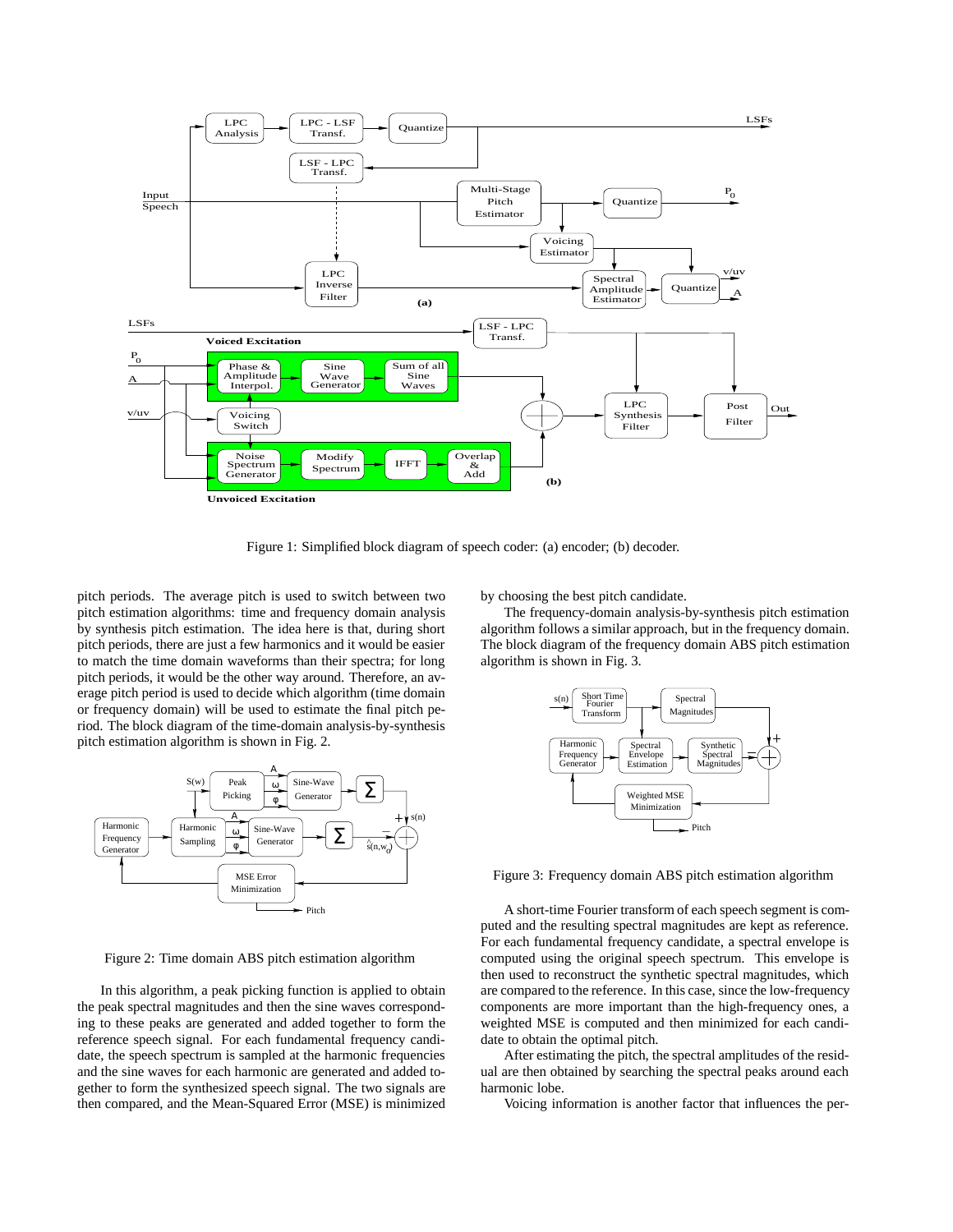formance of a speech model. In the traditional speech analysissynthesis systems, the excitation source generally uses a pitch period and a binary voiced/unvoiced decision for the entire speech frame. In Multi Band Excitation (MBE) vocoder [2], a different approach is taken to represent the voicing information. It is assumed that the entire speech frame is composed of both voiced and unvoiced excitation components. As a result of this, the speech spectrum is divided into various frequency bands and a binary decision for each band is made. This improves the modeling of the excitation signal over conventional vocoding techniques. However, whenever there is a voicing error, especially in low frequency bands, this results in perceptually objectionable degradation in the quality of the output speech. Therefore, recently we reported in [6] that the voicing information can be represented by a cut-off frequency that separates the voiced (low frequency components) and the unvoiced (high frequency components) portions of the speech spectrum. Representing voicing information this way is an efficient way to represent mixed type of speech signals.

As further improvement, in our proposed approach we allow all the harmonics of the fundamental to be composed of both voiced and unvoiced energy. A voicing probability as a function of frequency,  $P_v(f)$ , is used to define the ratio between voiced and unvoiced harmonic energies. This voicing model requires a large number of bits to represent the voicing probabilities for all harmonics. To resolve this problem, we have developed a simplified model using the idea of cut-off frequency and a constant voicing function for higher frequency harmonics. As a result, low frequency components up to the cut off are purely voiced and the harmonics above the cut-off are mixed having both voiced and unvoiced energies for each harmonic. The typical voiced and unvoiced probability curves are shown in Fig. 4.



Figure 4: Typical voiced and unvoiced probability functions

At the decoder, the voiced part of the excitation waveform is determined as the sum of harmonic sine waves. For the unvoiced part of the excitation spectrum, a white random noise spectrum modified using the decoded spectral amplitudes is used for the unvoiced frequency region. The voiced and unvoiced excitation signals are then added together to form the overall synthesized excitation signal. The resultant excitation is then shaped by the LPC filter to form the synthesized speech. To enhance the output speech quality, a frequency domain post-filter is used [4].

### **3. INITIAL 4 KB/S CODER DESIGN**

Straightforward quantization and coding of each of the MSELP model parameters would result in a good coder; however, the transmission rate would be too high. Therefore, efficient schemes to quantize the model parameters are necessary to achieve a good 4 kb/s speech coding algorithm. A frame size of 10 ms would be a good choice at 4 kb/s speech coding as it is compatible with ITU-T 4 kb/s speech coding requirements. In this case, 40 bits per 10 ms frames are available for 4 kb/s rate. In our design, we grouped two 10 ms frames together and transmitted only once to gain efficiency in quantizing the model parameters at the desired bit rate. The bit allocation among the model parameters for an overall bit rate of 4 kb/s with 10 ms frame length is given in Table 1.

| Parameters  | <b>Bits</b> for    | <b>Bits</b> for  | <b>Bit Rate</b> |
|-------------|--------------------|------------------|-----------------|
|             | $(m-1)^{th}$ Frame | $(m)^{th}$ Frame | (kb/s)          |
| Pitch       |                    |                  | 0.65            |
| LSF Coef.   |                    | 29               | 1.60            |
| Exc. Gain   | 10                 |                  | 0.50            |
| Spec. Shape |                    | 11               | 1.10            |
| Voicing     |                    |                  | 0.15            |
| Total       | 32                 | 48               |                 |

#### Table 1: Bit allocation for 4 kb/s coder.

The pitch of each speech frame is searched from 16 to 128 samples and quantized using 8 bits with half-sample accuracy for every other speech frame. The adjacent frame pitch values are then quantized differentially using 5 bits. The 10 LSF coefficients for  $(m - 1)^{th}$  frame are quantized using 5-stage vector quantization with 29 bits. The bit allocation of individual stages is  $\{6, 6, 6, 6, 5\}$ . The LSF coefficients for the  $m<sup>th</sup>$  frame are quantized using the concept of optimal linear interpolation. In order to obtain the best performance, an attempt is made to minimize the Mean Squared Error (MSE),

$$
E_k = \sum_{i=0}^{p} [l_m(i) - lsf_k(i)]^2 \tag{1}
$$

where p is the LPC order,  $l_m(i)$  are the original LSFs for the  $m^{th}$ frame and

$$
lsf_k(i) = l_{m-1}(i) + [l_{m+1}(i) - l_{m-1}(i)] \frac{k}{M-1} \quad ; 0 \le k < M. \tag{2}
$$

are the interpolated LSF's, <sup>m</sup> denotes the current frame index, and  $M$  is an integer that is a power of 2. The  $M$  set of interpolated LSF coefficients are then compared with the original LSF coefficients. The index for the best interpolated LSF coefficients,  $k_{best} = k$ , which minimizes the MSE,  $E_k$ , is then coded and transmitted using 3 bits. The voicing cut-off frequency is quantized using 3 bits for  $(m - 1)^{th}$  frame and is not transmitted for the  $m^{th}$  frame; the latter value is obtained by linearly interpolating the adjacent cut-off frequencies. The excitation gains for  $(m - 1)^{th}$  and  $m^{th}$ frames are grouped together and vector-quantized using a 10-bit codebook. The spectral amplitudes are quantized using a method called Formant Weighted Vector Quantization. Since the number of harmonics varies from one frame to another, the harmonic spectral amplitudes are linearly interpolated to form a fixed vector dimension. Since the low-frequency harmonics are perceptually more important than the high-frequency harmonics, the MSE is weighted by giving more emphasis to low-frequency components